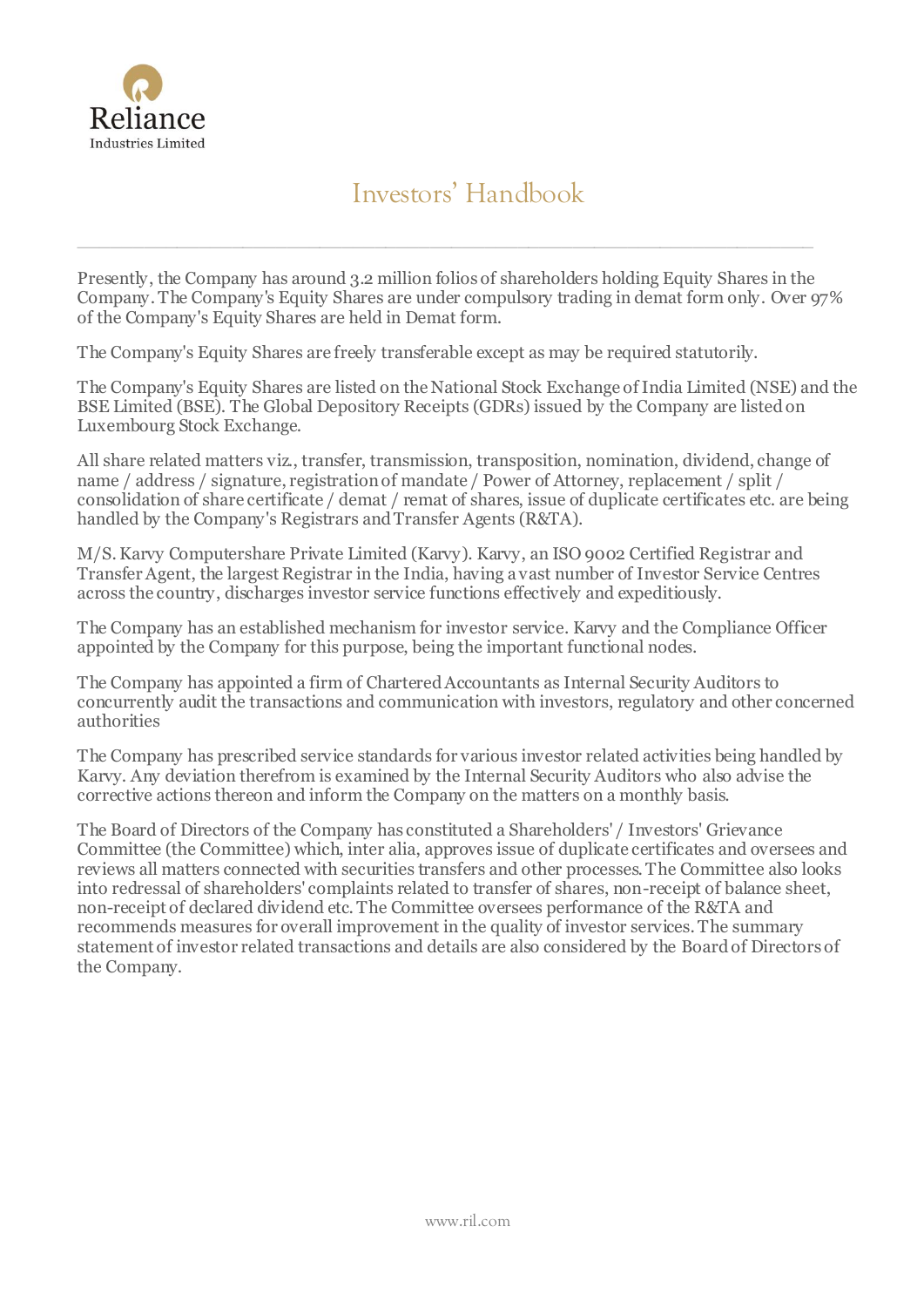

## R&T Agent

Presently, the Company has around 3.2 million folios of shareholders holding Equity Shares in the Company. The Company's Equity Shares are under compulsory trading in demat form only. Over 97% of the Company's Equity Shares are held in Demat form.

### Registrars and Transfer Agent

(Share transfers and communications regarding share certificates, dividends and change of address)

#### **Karvy Computershare Private Limited**

Plot No.17-24, Vittal Rao Nagar Madhapur Hydrabad - 500 081 Phone: 040 4465 5070 – 5099 Toll Free: 18004258998 Fax no.040 2311 4087 E-mail[: rilinvestor@karvy.com](mailto:rilinvestor@karvy.com) Web: www.karvy.com

#### **Karvy Computershare Private Limited**

24 B Raja Bhadur Mansion 6, Ambalal Doshi Marg Behind Bombay Stock Exchange Fort, Mumbai – 400023 India Phone: 022-66235414; 022-66235454 Fax: 022-66331135